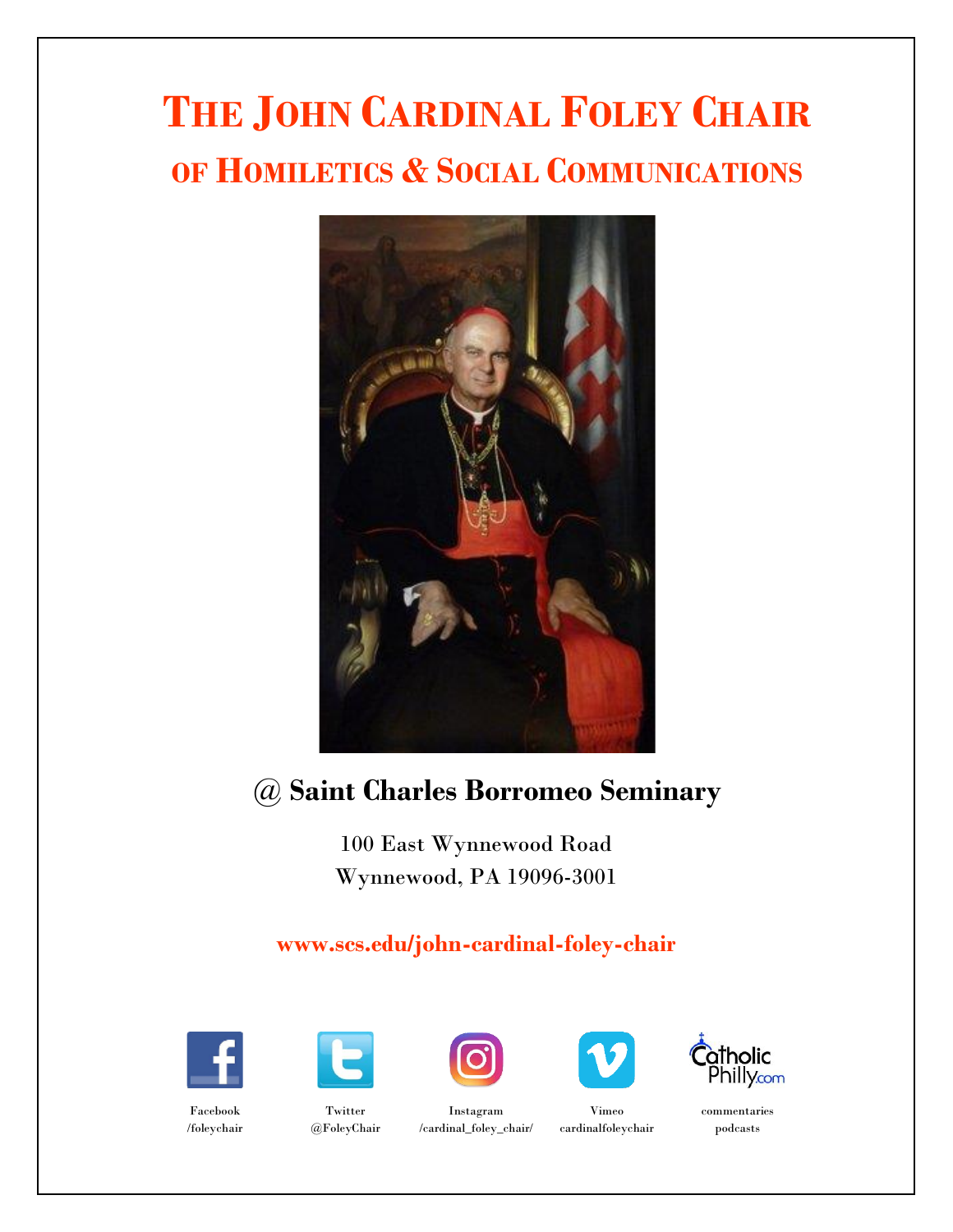#### **The Mission**



*The Cardinal Foley Chair at Saint Charles Borromeo Seminary supports the work of the Catholic Church in the realm of social communications by teaching seminary students and church groups, working with staff in parishes and (arch)dioceses, and engaging in dialogue with journalists and media professionals.*

#### **The Legacy**

The endowed chair is a faculty position named in honor of **JOHN CARDINAL FOLEY** (1935-2011). A 1958 graduate of the Seminary, he was ordained to the priesthood for the Archdiocese of Philadelphia in 1962. After having earned a doctoral degree from the Pontifical University of St. Thomas Aquinas (Rome), he completed a master's degree at Columbia University's School of Journalism. He served in editorial roles for the archdiocesan newspaper (*The Catholic Standard & Times*) for nearly twenty years, and as news secretary for meetings of the National Conference of Catholic Bishops for fifteen years. He was appointed by Pope John Paul II as President of the Pontifical Council for Social Communications in 1984 and was consecrated a bishop that same year. From 1984 until 2009, he was known the world over as the English voice of the papal midnight Mass at Christmas. He served at the Pontifical Council until 2007, when Pope Benedict XVI named him pro-grand master of the Equestrian Order of the Holy Sepulchre of Jerusalem. He was created a cardinal deacon in the consistory of November 2007.



*"In his time as President of this Council, he offered clear and farsighted pastoral wisdom in looking at the Church's relationship and engagement with the ever-evolving fields of the media, new technologies, the nature of communication and its influence on culture. He promoted a vital internal dialogue within the Church on these issues, and also in broader international contexts, by calling on all communicators to seek for the highest and most noble standards of their profession. … The many documents produced by the Council were the fruits of his efforts to shape the Church's reflection and policy guidance."*

> **ARCHBISHOP CLAUDIO MARIA CELLI** Former President of the Pontifical Council for Social Communications

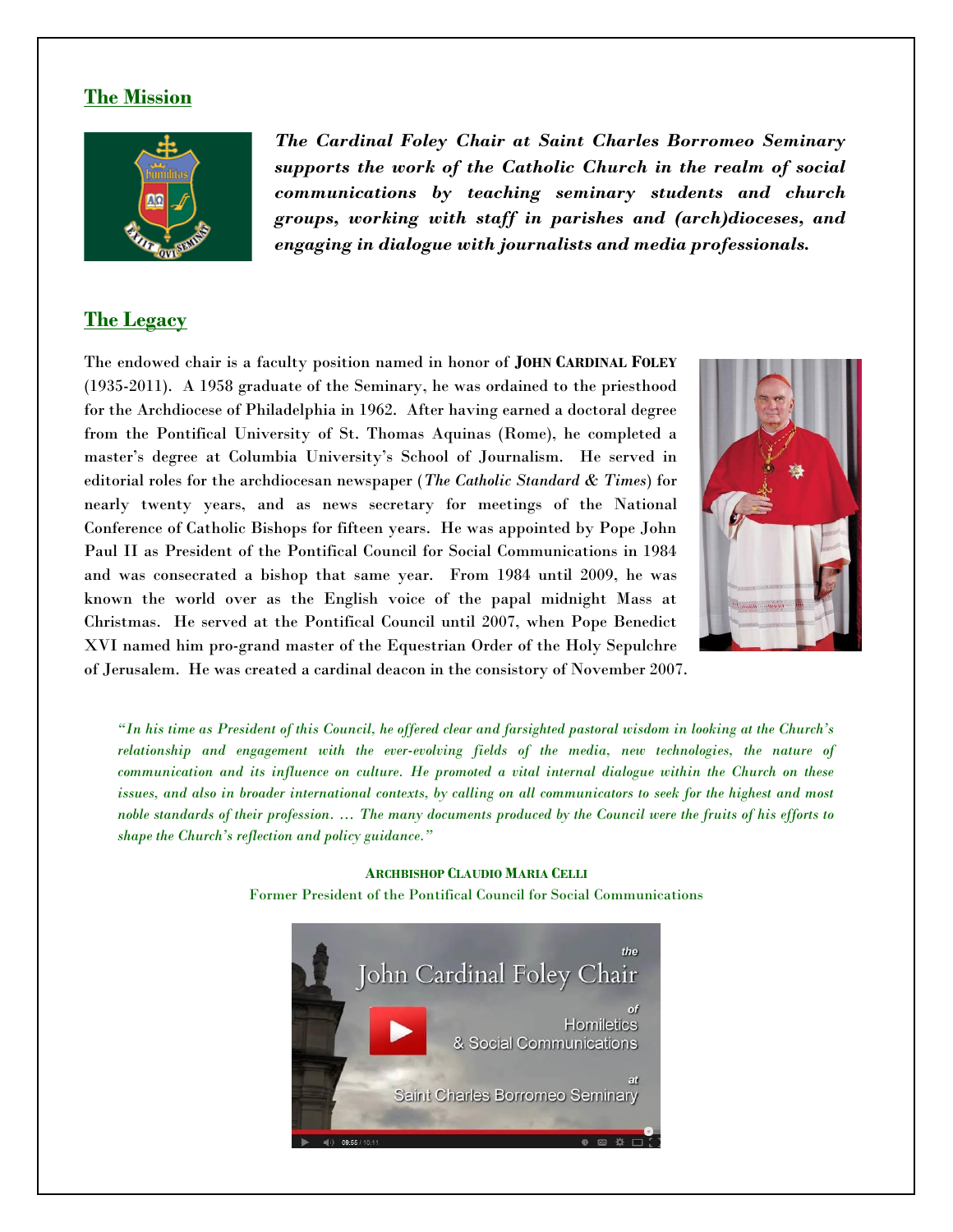#### **The Arena**

The 2012 Synod of Bishops – on *The New Evangelization for the Transmission of the Christian Faith* – signaled the prominence of social communications for contemporary life: "Today, no place in the world is beyond reach and, consequently, unaffected by the media and digital culture, which is fast becoming the 'forum' of public life and social interaction." (*Lineamenta*, no. 6). In the years since, the task grows ever more important: to see the digital world in the light of faith and to explore modern communications in light of the Church's mission to share the Good News.



Today's world of social communications includes various means by which evangelization takes place (e.g., web sites, mobile applications, photo/video sharing, and social networking platforms). Developing new and improved ways to spread the Gospel via new media is a long-range task for future leaders of the Church.

But the digital world involves much more than technology. It engages persons today with new models for understanding the world around us, for comprehending what it means to be human, and for generating vibrant social communities. As such, social communications will have long-lasting effects on faith formation, spirituality, ethics, and "church" as we know it.

As POPE SAINT JOHN PAUL II noted in his final apostolic letter, "the Church is not only called upon to use the mass media to spread the Gospel but, today more than ever, to integrate the message of salvation into the 'new culture' that these powerful means of communication create and amplify. It tells us that the use of the techniques and the technologies of contemporary communications is an integral part of its mission in the third millennium" (*The Rapid Development*, 2).

POPE FRANCIS affirms this in his first message for the World Day of Social Communications (2014). There he exhorts us to "boldly become citizens of the digital world," and he invites us to respond to the "great and thrilling challenge" of the media revolution "with fresh energy and imagination as we seek to share with others the beauty of God."



*The Cardinal Foley Chair is tasked with bringing scholarly insight to bear on that challenge in terms of developing the mutual interface between Theology and Communications.*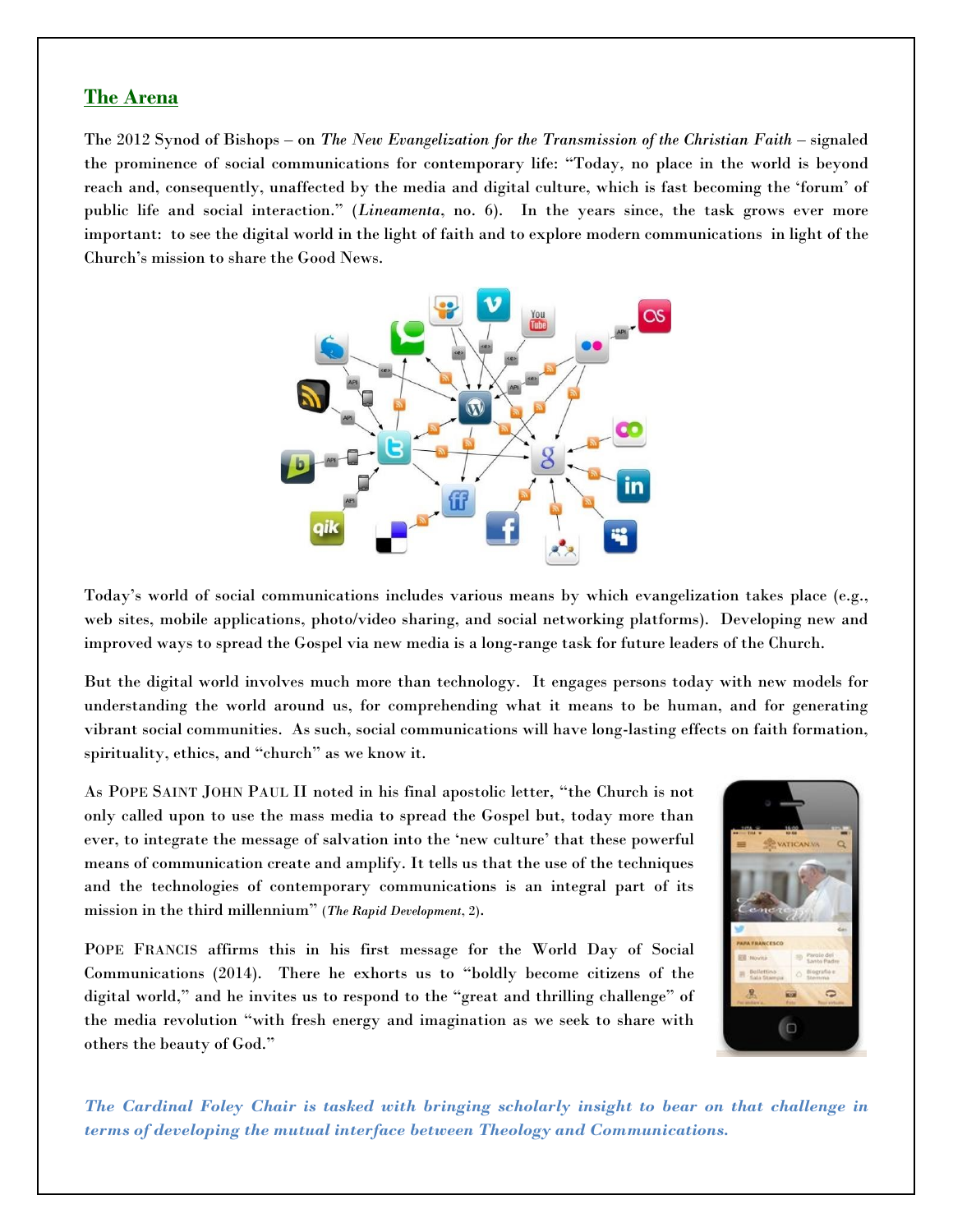#### **The Chair**

The inaugural holder of the Cardinal Foley Chair is the **REV. THOMAS DAILEY, O.S.F.S.** A priest in the congregation of the Oblates of St. Francis de Sales (the patron saint of Catholic journalists and writers), Fr. Dailey previously served at DeSales University where he was a professor of Theology and the founding director of the Salesian Center for Faith and Culture.



The programming of the Cardinal Foley Chair is guided by the expertise of academics and professionals in the fields. Under the authority of the seminary's Rector, an **advisory committee** meets three times each academic year to review the activities of the chair, plan the public events associated with the chair, assess the financial needs of the program, and monitor the growth and development of the position.



The Cardinal Foley Chair engages the theology of social communications through

- teaching in academic and formation programs;
- participating in scholarly and professional conferences;
- publishing essays and podcasts on the archdiocesan news portal;
- offering public talks and workshops to parishes and (arch)diocesan groups;
- and preaching spiritual devotions and retreats.

Currently, the Cardinal Foley Chair sponsors three **major programs** on an annual basis at the Seminary:

- **The Cardinals' Forum** (August/September) … an annual gathering at the opening of each year of formation, intended to advance the intellectual formation of seminary students and provide continuing education for the lay faithful about topics of contemporary concerns.
- **The Cardinal Foley Lecture Series** (January/February) … an annual lecture by a speaker of (inter)national renown focused on current concerns in the realm of the Church and Social Communications.
- **The Cardinal Foley Symposium** (last week of May) … an annual celebration of World Communications Day, which features a panel discussion on the papal message for the day and the conferral of the Cardinal Foley Award for Excellence upon a professional journalist.

**Future plans** include developing collaborative partnerships with (inter)national organizations and with local Catholic universities. Through these partnerships, and supported by the growth of the endowment, the Cardinal Foley Chair will expand its work to include:

- teaching undergraduate and/or graduate courses online;
- publishing scholarly works and a digital archive;
- producing audio, video, and/or digital materials; and
- sponsoring a national symposium or conference.